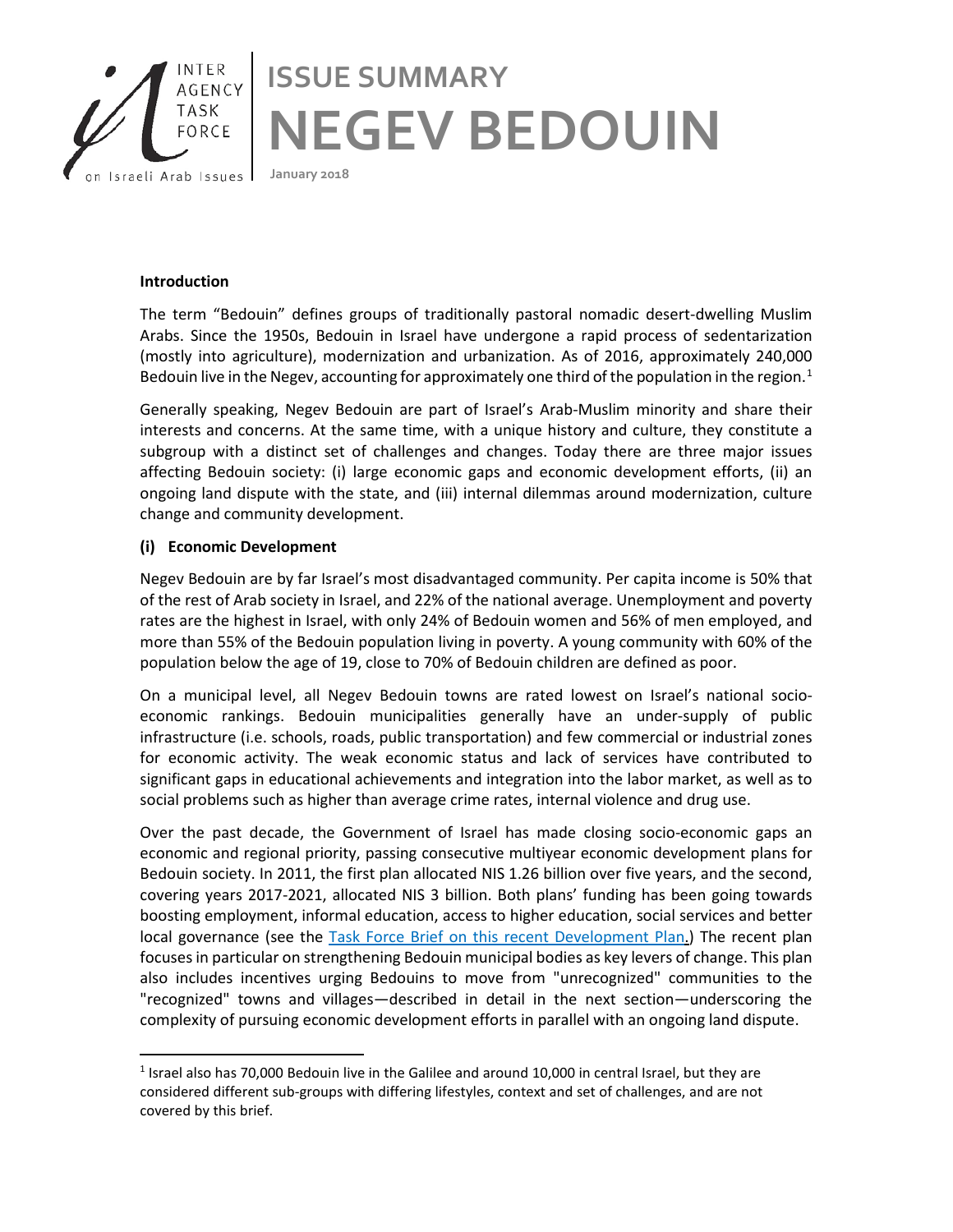## **(ii) Land Dispute with the State**

At the establishment of the state, around 12,000 Bedouin lived in the Negev. Under Israel's Military Administration of Arab citizens (which lasted from 1948 to 1966), Bedouin were compelled to resettle within the "Sayeg Area" (between Beer Sheva, Dimona and Arad). In the 1970s and 80s, seven towns were created for Bedouins in the Negev: Kseifeh, Laqiya, Hura, Tel-Sheva, Segev Shalom, Ar'ara and Rahat—which became the first Bedouin city and currently has approximately 65,000 residents (recently becoming the second largest Arab city in Israel, after Nazareth).

Today, 60% of Negev Bedouin live in these municipalities and villages constructed by the state. Bedouin villages and communities outside of these towns are not officially recognized by the state ("unrecognized villages") and do not receive state services nor are connected to basic infrastructure such as water, electricity and roads. In the early 2000s, 11 of these unrecognized Bedouin villages were officially recognized and turned into two municipal regions (Neve Midbar and Al Qassum). Roughly 30 unrecognized villages and communities remain, home to an estimated 40% of the Negev Bedouin population, roughly 100,000 people.

According to Israeli property ownership law, Bedouin ownership claimants in these unrecognized villages do not have rights to the land, as they are unable to provide the modern documentation the courts require (basing their claims on traditional agreements). Yet, Bedouin families are reluctant to relocate and lose what they consider their land, preferring to live in under-serviced villages lacking basic amenities and subject to demolition by state authorities until an acceptable resolution is achieved (more than 1,100 homes were demolished in 2016).

For more than 15 years, the government has been making efforts to resolve this conflict and regulate Bedouin settlement in the Negev via a negotiation or listening process that would be formalized in legislation. But achieving an acceptable plan has proven elusive. When the plan informally known as the Begin-Prawer Plan passed a first Knesset vote in June 2013, it was met with heated protest, resulting in a freeze of the legislation.. The bill was criticized by Bedouin and civil rights organizations who claimed it violates Bedouin rights, and from right wing organizations that claimed it is too lenient and gives Bedouins too much land. (See the [Task Force Legislative](http://iataskforce.org/sites/default/files/resource/resource-1058.pdf)  [Update](http://iataskforce.org/sites/default/files/resource/resource-1058.pdf) on this plan.)

In the absence of legislation or an overarching state-sponsored policy, ongoing demolitions on the one hand and parallel efforts to integrate housing solutions and land regulation into economic development plans, the land-dispute continues to be one of the highest points of contention between Bedouin community and the state (see the Task Force's brief on [House Demolitions and](http://iataskforce.org/sites/default/files/resource/resource-1488.pdf)  [Um El Hiran](http://iataskforce.org/sites/default/files/resource/resource-1488.pdf) in January 2017).

## **(iii) Tradition vs. Culture Change**

In recent years, Bedouin society has been undergoing rapid internal processes of change as a result of enhanced education, economic development and participation in wider Israel society and indeed a more globalized world. Notwithstanding the vast socio-economic gaps overall, there are a growing number of Bedouin academics, businessmen, civil society leaders and professionals bringing international exposure and experience back into the society. Traditional Bedouin society